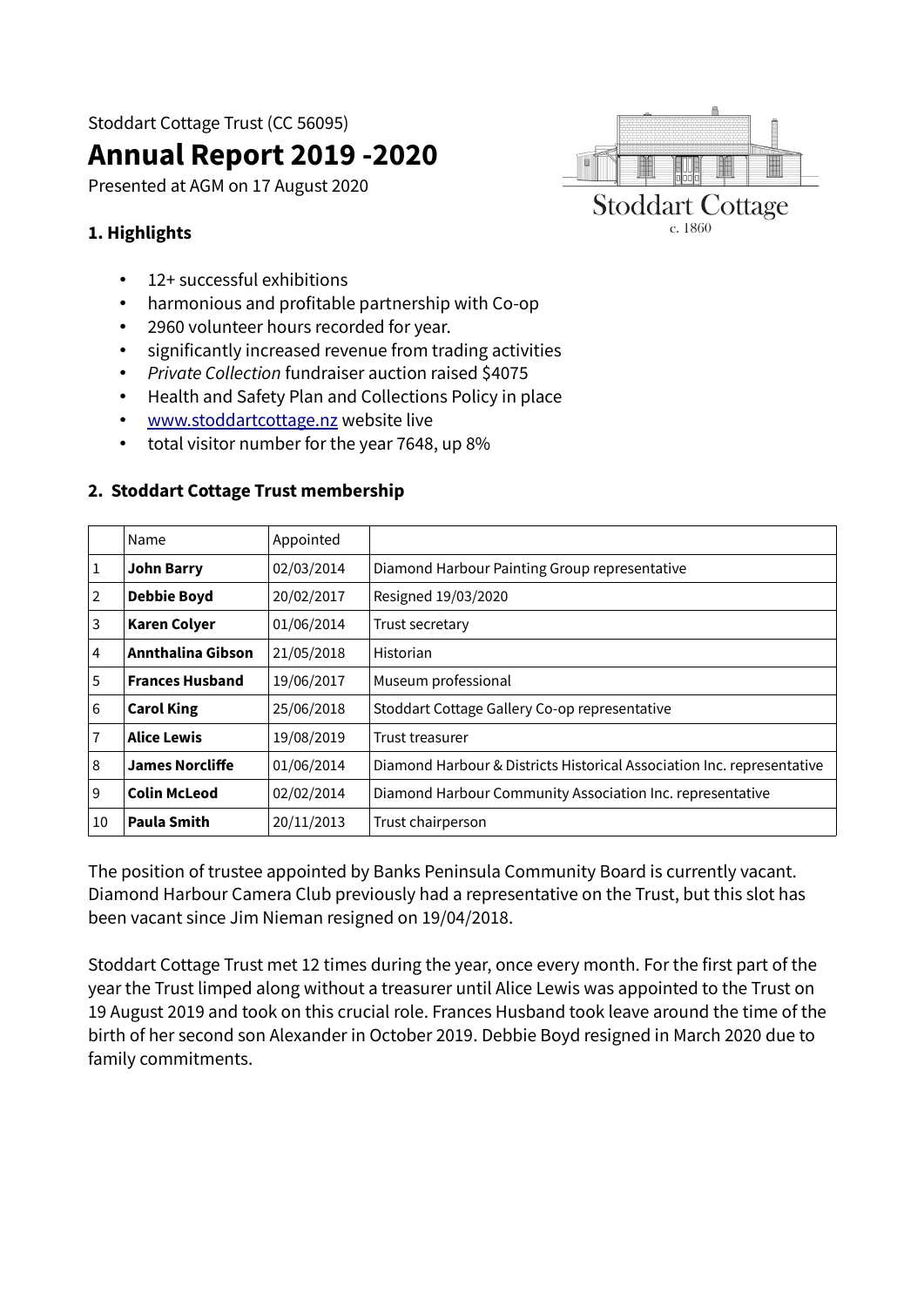## **3. Heritage and Collection**

Trustee Frances Husband is leading the process of cataloguing of the Stoddart Cottage collection of objects and artefacts and uploading of information and images to the publicly accessible collections website E-hive. Uploading began in July 2019. The Trust appreciates the work of regular volunteer Madeleine Morton who works on this project at the cottage every second week or so when it is not too cold. A "Helping Hands" grant of \$1500 is being used to support the cataloguing process, which will probably continue for a year or more until the whole collection is digitally catalogued.

Additions to the collection this year included a large wooden table previously owned by the Gebbie family donated by Merv Chambers, an exquisite  $19<sup>th</sup>$  century christening robe (right) donated by Jo Ewing's family and local history books plus other papers were donated by Ann Ogilvie, daughter of Banks Peninsula historians Elisabeth and Gordon Ogilvie.

A collections policy to guide decision making was ratified by the Trust in January 2020.



Expert conservation work was carried out on the original Margaret Stoddart seascape painting on loan to the Trust, which was also reframed for long term protection. The Trust is very grateful to the anonymous donor who paid for this expensive but essential work.

For Archaeology Week 2019 Trustee Annthalina Gibson developed two beautiful posters and mounted a display of the most interesting artefacts found at Stoddart Cottage over the years. The ongoing level of interest in the Domestic Bits display prompted the Trust to leave it on show in the history room semi-permanently.

Trustees Paula Smith, Frances Husband and volunteer Madeleine Morton attended training events at Canterbury Museum including a Collections Management 101 workshop.

Booklets of early newspaper articles about Margaret Stoddart and an interesting letter were reproduced by trustee Colin McLeod for visitors with particular interest in history. He also continued to add to the ever-growing number of paintings in our digital slide show display, which at last count numbered 423 different works by Margaret Stoddart.

# **4. Exhibitions 2019 -2020**

| April           | Jo Ewing and Paul<br><b>Brocklebank</b> | Nature's Beauty | 750 visitors $ 54/day $<br> over 14 days |  |
|-----------------|-----------------------------------------|-----------------|------------------------------------------|--|
| $\mathsf{M}$ ay | Diamond Harbour                         | Near and Far    | $ 481$ visitors $ 37/d$ ay               |  |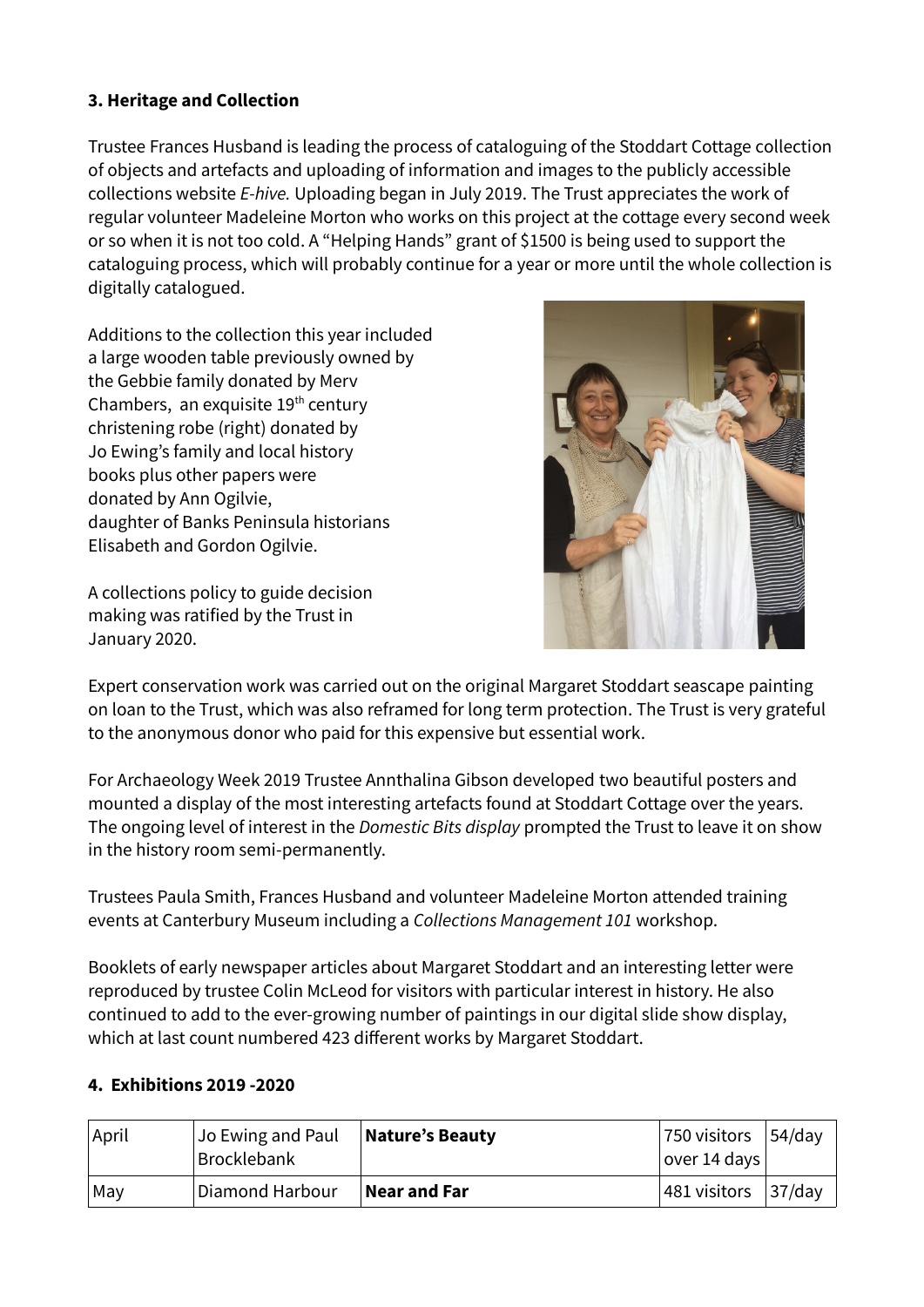|           | <b>Painting Group</b>                    |                                                           | over 13 days                      |           |
|-----------|------------------------------------------|-----------------------------------------------------------|-----------------------------------|-----------|
| June      | Steve Howard                             | <b>Weaving Light</b>                                      | 441 visitors<br>over 15 days      | $29$ /day |
| July      | Diamond Harbour<br>Camera Club           | <b>Lens On the World</b>                                  | 317 visitors<br>over 12 days      | 26/day    |
| August    | Wednesday Night<br><b>Pottery Group</b>  | <b>Handbuilt</b>                                          | 563 visitors<br>over 15 days      | $38$ /day |
| September | <b>Bays Quilting Group</b>               | <b>New Works</b>                                          | 641 visitors<br>over 13 days      | 49/day    |
| October   | Jane McCulla                             | <b>Trace of Presence</b>                                  | 736 visitors<br>over 13 days      | $57$ /day |
| November  | Christine Davey                          | <b>Feathers in Focus</b>                                  | 618 visitors<br>over 14 days      | $44$ /day |
| December  | <b>Stoddart Cottage</b><br>Gallery Co-op | <b>Festive Arts and Crafts</b>                            | 797 visitors<br>over 14 days      | $57$ /day |
| January   | Don McAra                                | <b>Colourful Corners, Harbour and</b><br><b>Peninsula</b> | 1146 visitors $ $<br>over 15 days | 76/day    |
| February  | Elena Chomic                             | <b>Linen Cottage</b>                                      | 680 visitors<br>over 14 days      | $49$ /day |
| March     | Elena Krauze<br>& Yulia Krauze           | <b>Look this Way</b>                                      | 369 visitors<br>over 8 days*      | 43/day    |

\* exhibition ended early on 21/03/2020 due to COVID19 lockdown

The Trust earned funds of \$3459 from rent and commissions on sales from the exhibitions, a significant increase on \$1587 last year. Sales from the Don McAra exhibition which broke all previous records were a factor in the increase. None of this would have been possible for the Trust without sales support from Stoddart Cottage Gallery Co-op members.

Exhibition slots are booked up until the end of 2021. As the number of artists wishing to exhibit at Stoddart Cottage is increasing the Trust agreed to a change in exhibition policy so that for 2022 potential exhibitors will need to register interest and the Trust will decide the full year's programme as a whole, to optimise variety and interest and maximise visitor numbers.

#### **5. Events and venue hire**

The Trust's major event for the year was the Private Collection fundraising exhibition and auction of 23 works of art donated by a local benefactor. With extra opening hours, the exhibition ran through the week leading up to the live auction held just after closing on Sunday 1 December. While the event involved a lot of work it was considered very successful and raised a total of \$4075. The Trust is very grateful to our anonymous donors for their generosity.

Opening events were held in association with most of the month-long exhibitions.

Groups who visited the cottage through the year included: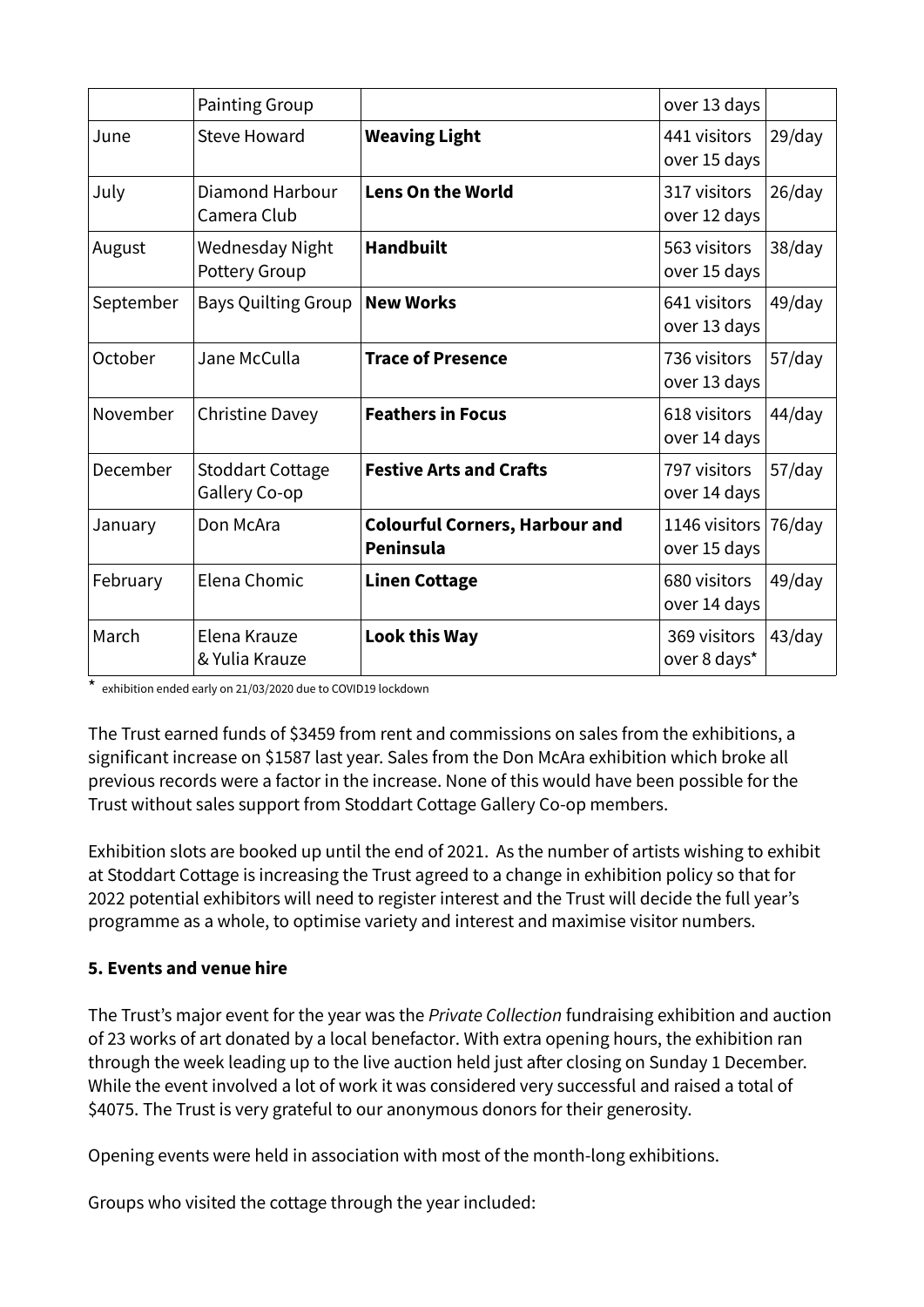| 08/05/2019                              | Lyttelton Information Centre Staff                    | 10 people |
|-----------------------------------------|-------------------------------------------------------|-----------|
| 21/08/2019<br>Group Tour from Ashburton |                                                       | 24 people |
| 02/10/2019                              | <b>Country Living Group</b>                           | 12 people |
| 17/10/2019                              | Charles Upham Retirement Village Group                | 24 people |
| 11/11/2019                              | Christchurch Book Group                               | 7 people  |
| 16/02/2020                              | Alison Boxley's Spinning Group                        | 12 people |
| 08/03/2020                              | Over 40s Tramping Club and families                   | 50 people |
| 12/03/2020                              | Coffee Morning Fundraiser for Artists Against Slavery | 20 people |

Our sunny garage was cleaned out and from July onward was made available to anyone to rent on a daily basis for private garage sales or pop-up shops. This brings in a little extra income for the Trust and adds extra colour and activity to the location.

## **6. Marketing**

Development of our new website was a pre-requisite for full membership of the ChristchurchNZ business partners programme. The Trust joined ChristchurchNZ in August 2019 to see if having our brochures at the central city i-site and a presence on the ChristchurchNZ and TourismNZ websites would make a significant difference to our visitor numbers. Two trustees attended a "Tools of PR" workshop organised for member organisations by ChristchurchNZ. Our membership of ChristchurchNZ was funded by the Rata Foundation.

Trustees are very happy with the new website developed by Tag Design based on a WIX template. The website [www.stoddartcottage.nz](http://www.stoddartcottage.nz/) went live in November. There is still more work to do on Phase 2 but extra funding is needed to progress this

Regular posts made to a growing audience on the Stoddart Cottage Gallery Facebook page form part of the routine publicity associated with each month-long exhibition. An *Instagram* account was set up in October.

An article featuring Stoddart Cottage in the nationally distributed AA Magazine and a full length feature about Stoddart Cottage Gallery in the August/September issue of Latitude magazine both provided valuable exposure. Trustee John Barry also authored an article in NZ Painter magazine.

A special thanks to trustee Annthalina Gibson for designing our new logo and letterhead.

We are grateful to Christchurch City council for three new signs: a new "tourist" road sign featuring Stoddart Cottage on Marine Drive, a Diamond Harbour attractions map at the Diamond Harbour wharf featuring Stoddart Cottage, and a directional "flag" sign guiding visitors along the back of the rugby clubrooms to the cottage. The Trust also upgraded the highly visible sign attached to the notice board in the front garden at the cottage. I acknowledge the efforts of trustee Karen Colyer in making all these new signs become real.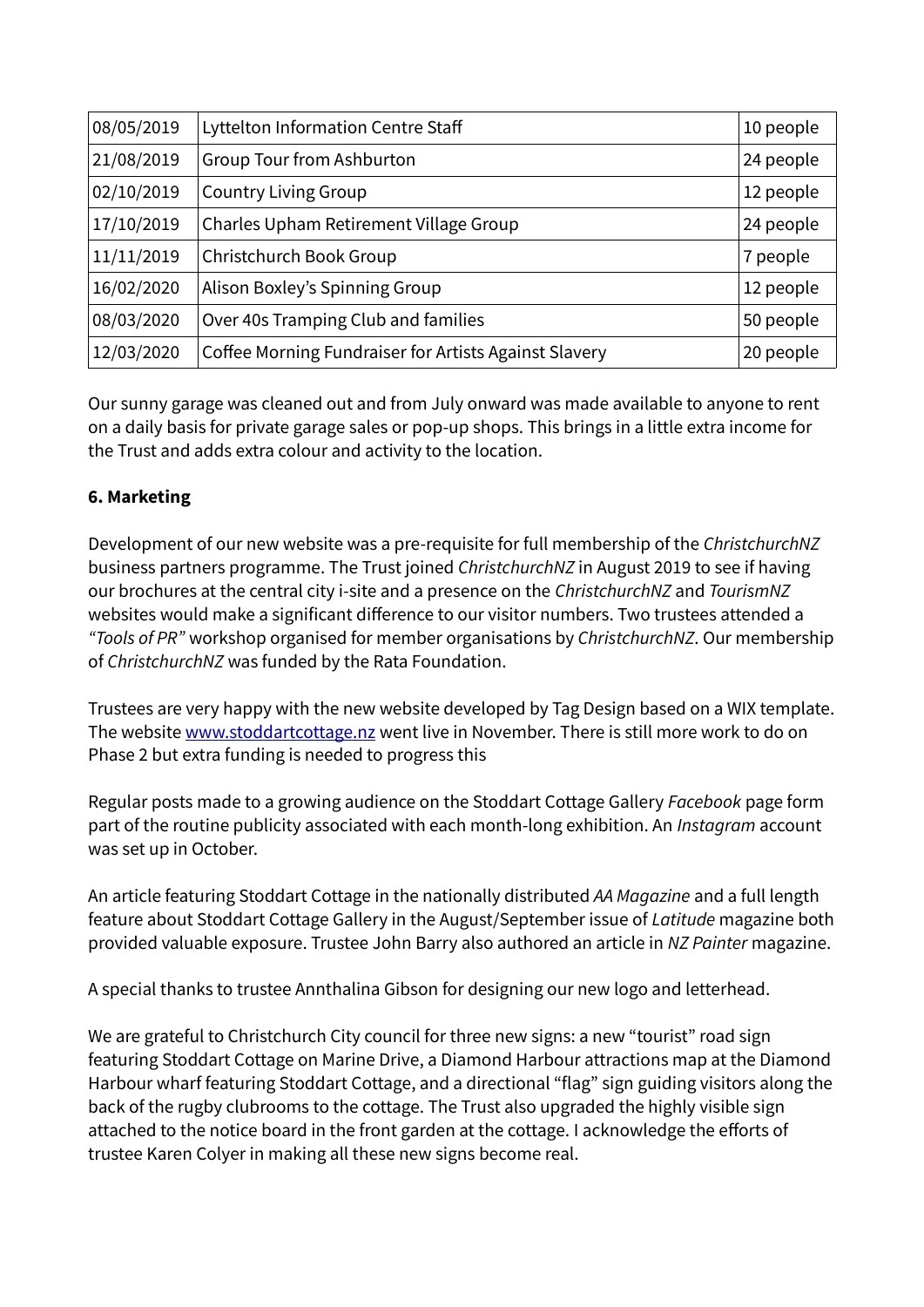#### **7. Merchandise**

Merchandise sales are a small but steady source of revenue for the Trust. To our four popular Stoddart painting greeting cards we added a new card featuring our long-term loan seascape. A new print run of the Sandra Ott card has sold well. New products this year included two greeting cards featuring illustrations from the Stoddart family bible, printed maps donated by Ann Ogilvie and some old books donated to the Trust. The Trust also adds a small margin to the price of Diamond Harbour walking brochures which are for sale at the Cottage.

\$1258 was raised through merchandise sales this year, down from \$1551 the previous year. Copies of Adderley To Bradley donated by the Diamond Harbour Library volunteers had been a really good earner for the Trust, but the last copy sold early in the financial year.

## **8. Donations and subscriptions**

This year box donations were up 70% from \$852 to \$1450. A big jump was noticed after one of the donations boxes was moved to a more prominent position with signage added. Donations came from a number of other sources including a \$250 donation from the Co-op, the odd random donation or purposeful overpayment, reimbursement of expenses associated with art conservation, and of course the donation of works of art to the value of \$4075 for the Private Collection event.

Friends of Stoddart Cottage subscriptions, collected by the Diamond Harbour Community Association via their marvellously efficient envelope system, amounted to \$1090, up from \$920 the previous year. In the last "envelope season" 39 local families paid subscriptions. The Trust is very grateful to all the Friends of Stoddart Cottage for their ongoing support for heritage values and activities at Stoddart Cottage.

Clearly we live in a very generous community which values heritage and the arts.

#### **9. Maintenance of cottage and its setting**

In June 2019 the Trust applied to Christchurch City Council to renew its lease of Stoddart Cottage.

The Trust is grateful to Christchurch City Council's Community Parks Unit for help maintaining the garden at the cottage. Special thanks to Kerri Bowen. Several working bees were organised throughout the year to clean out sheds, clear guttering, or tidy overgrown parts of the garden, as required.

In the wash house a new tap was installed and the zip above the sink in the kitchen was replaced with a new hot water heater.

Serious and recurring problems with rats during last winter, especially in the Co-op room, were eventually resolved. Implementation of recommendations in the site specific pest management plan paid for by the council continues. Despite the cottage being empty for weeks over lock down the rat problem has not resurfaced this winter.